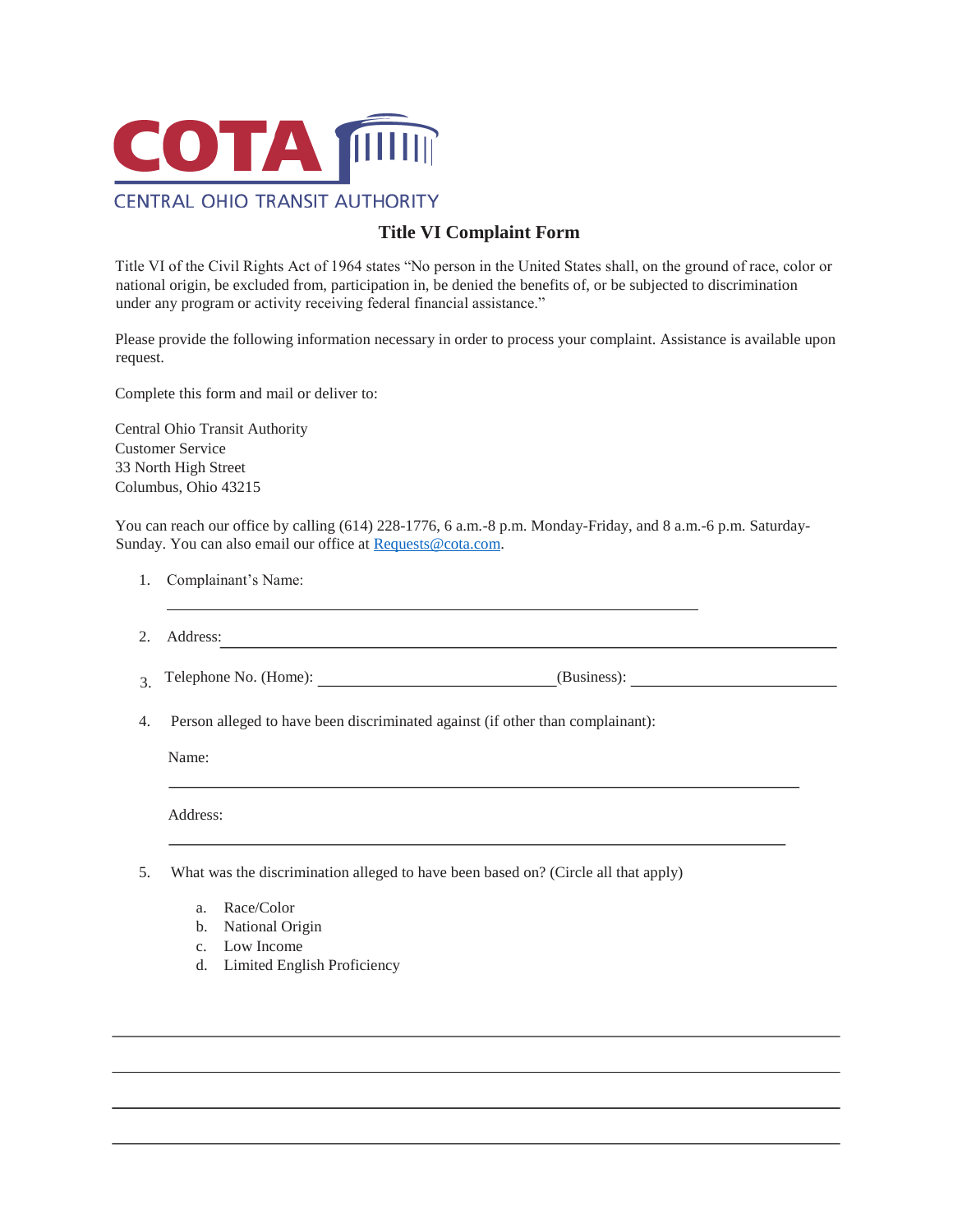- 6. Date of incident when alleged discrimination occurred:
- 7. Describe how you were discriminated against. What happened and who was responsible? Please provide the location of the incident, bus number and line. For additional space, attach additional sheets of paper or use back of the form.
- 8. Witnesses? Please provide their contact information.

| Witness 1:                                                       |                                                                                          | Name: Name: 2008                                                                                                                                                                                                                    |  |
|------------------------------------------------------------------|------------------------------------------------------------------------------------------|-------------------------------------------------------------------------------------------------------------------------------------------------------------------------------------------------------------------------------------|--|
|                                                                  |                                                                                          | Address: <u>and a state of the state of the state of</u> the state of the state of the state of the state of the state of the state of the state of the state of the state of the state of the state of the state of the state of t |  |
|                                                                  |                                                                                          | Telephone No. (Home): (Business): (Business):                                                                                                                                                                                       |  |
| Witness 2:<br>Name:                                              |                                                                                          | <u> 1989 - Johann Stoff, amerikansk politiker (* 1908)</u>                                                                                                                                                                          |  |
|                                                                  |                                                                                          | Address:                                                                                                                                                                                                                            |  |
|                                                                  |                                                                                          | Telephone No. (Home): (Business): (2003)                                                                                                                                                                                            |  |
| Witness 3:<br>Name:                                              |                                                                                          |                                                                                                                                                                                                                                     |  |
|                                                                  |                                                                                          | Address: No. 1996. The Commission of the Commission of the Commission of the Commission of the Commission of the Commission of the Commission of the Commission of the Commission of the Commission of the Commission of the C      |  |
|                                                                  |                                                                                          | Telephone No. (Home): (Business): (Business):                                                                                                                                                                                       |  |
| 9.                                                               |                                                                                          | Please circle whether you filed this complaint with another federal, state, or local agency?                                                                                                                                        |  |
|                                                                  | Yes                                                                                      | N <sub>0</sub>                                                                                                                                                                                                                      |  |
| If answer is yes, please indicate where the complaint was filed: |                                                                                          |                                                                                                                                                                                                                                     |  |
|                                                                  |                                                                                          |                                                                                                                                                                                                                                     |  |
|                                                                  | 10. Provide contact person information for the agency you also filed the complaint with: |                                                                                                                                                                                                                                     |  |
|                                                                  | Name:                                                                                    |                                                                                                                                                                                                                                     |  |
|                                                                  |                                                                                          | Address:                                                                                                                                                                                                                            |  |

Telephone No. (Home): (Business):